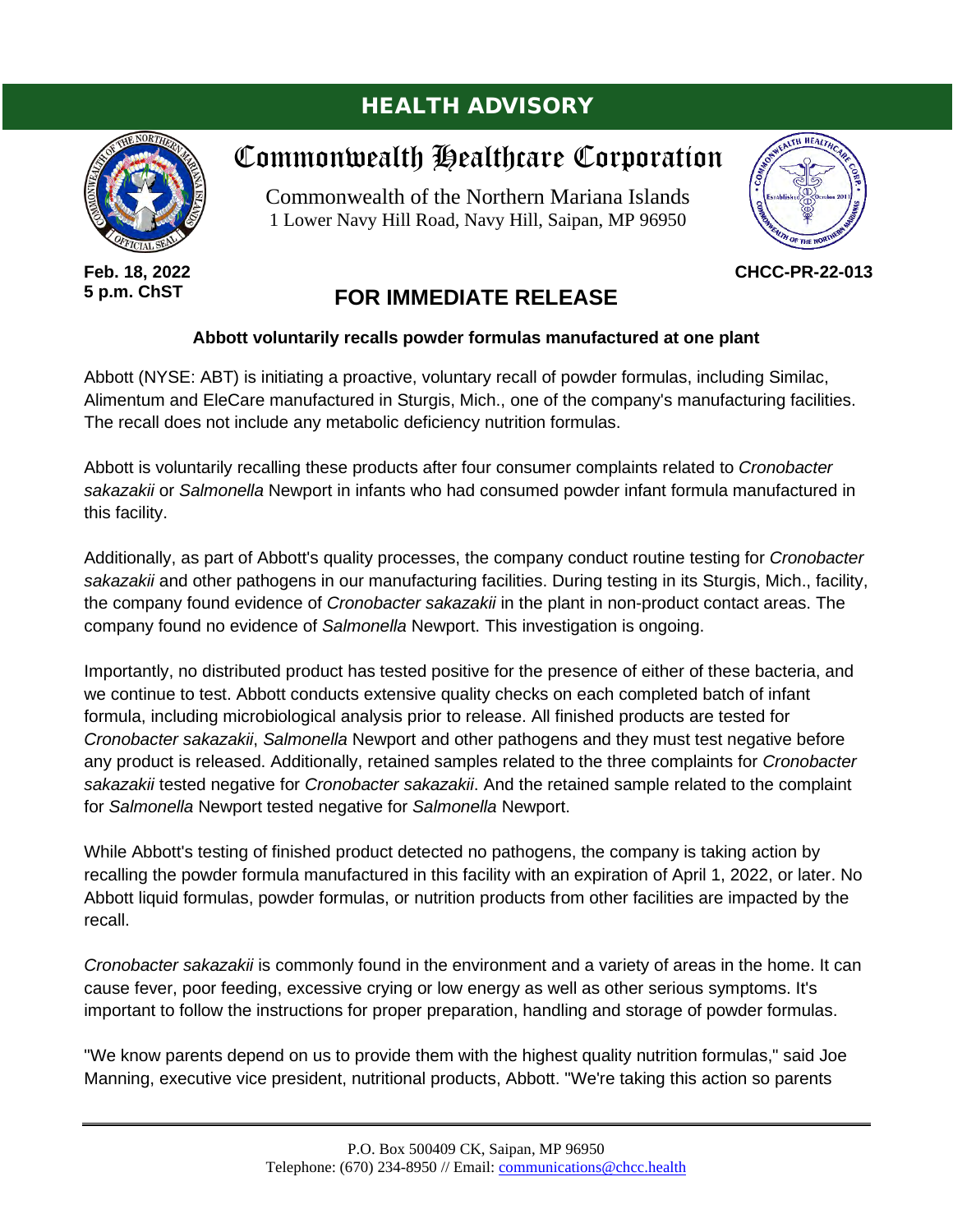know they can trust us to meet our high standards, as well as theirs. We deeply regret the concern and inconvenience this situation will cause parents, caregivers and health care professionals."

## **What Parents and Caregivers Should Do**

The products under recall have a multidigit number on the bottom of the container:

- The first two digits of the code are 22 through 37
- The code on the container contains K8, SH, or Z2
- And the expiration date is April 1, 2022, or later.

To find out if the product you have is included in this recall, visit [similacrecall.com](http://www.similacrecall.com/) and type in the code on the bottom of the package, or call +1-800-986-8540 (U.S.) and follow the instructions provided. No action is needed for previously consumed product. If you have questions about feeding your child, contact your healthcare professional.

Some product was distributed to countries outside the U.S. A list of these products can be found at [similacrecall.com.](http://www.similacrecall.com/)

## **What should I do as a parent if I have an affected product at home?**

- If you purchased or obtained your product in the United States, check the lot number with the lot locator at [similacrecall.com.](http://similacrecall.com/)
- If your product is not affected by the recall, no action is necessary and you can continue to use it.

## **What do I do if my product is affected by the recall?**

If your product is affected by the recall, do not use it and go to [similacrecall.com](http://similacrecall.com/) for a refund or replacement, depending on how the product was acquired or the type of product. You should seek safe, alternative feeding options and talk to your pediatrician or healthcare provider. You can also call Similac customer service at 1-800-986-8540.

For more frequently asked questions, please click [here.](https://www.abbott.com/consumer/abbott-powder-formula-recall.html)

For more information about EHDP, call (670) 664-4870/72/73, or email the director of EHDP, John Tagabuel, at [john.tagabuel@chcc.health.](mailto:john.tagabuel@chcc.health)

For more information about CHCC programs, follow @cnmichcc on Facebook, Instagram, and Twitter; visit [www.chcc.gov.mp;](http://www.chcc.gov.mp/) or call (670) 234-8950.

This health advisory may be found online at [http://www.chcc.gov.mp/pressrelease.html.](http://www.chcc.gov.mp/pressrelease.html)